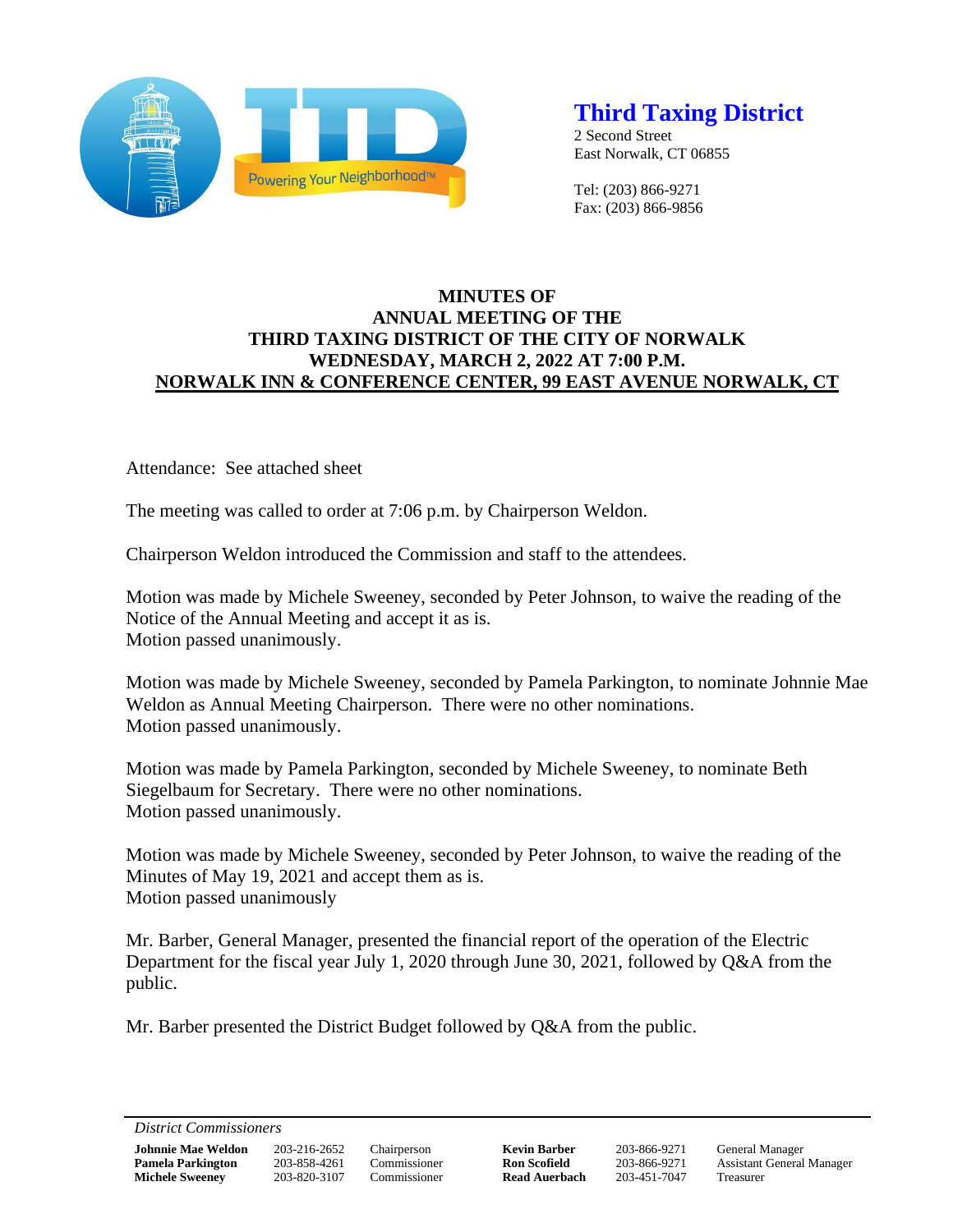Motion was made by Michele Sweeney, seconded by Peter Johnson, to approve the District Budget in the amount of \$438,470 and authorize the transfer of funds in the amount of \$395,000 from the Electric Department to the District. Motion passed unanimously.

Motion was made by Peter Johnson, seconded by Michele Sweeney, to adjourn. Motion passed unanimously.

The meeting adjourned at 7:44 p.m.

Respectfully submitted,

Cynthia Tenney Recording Secretary